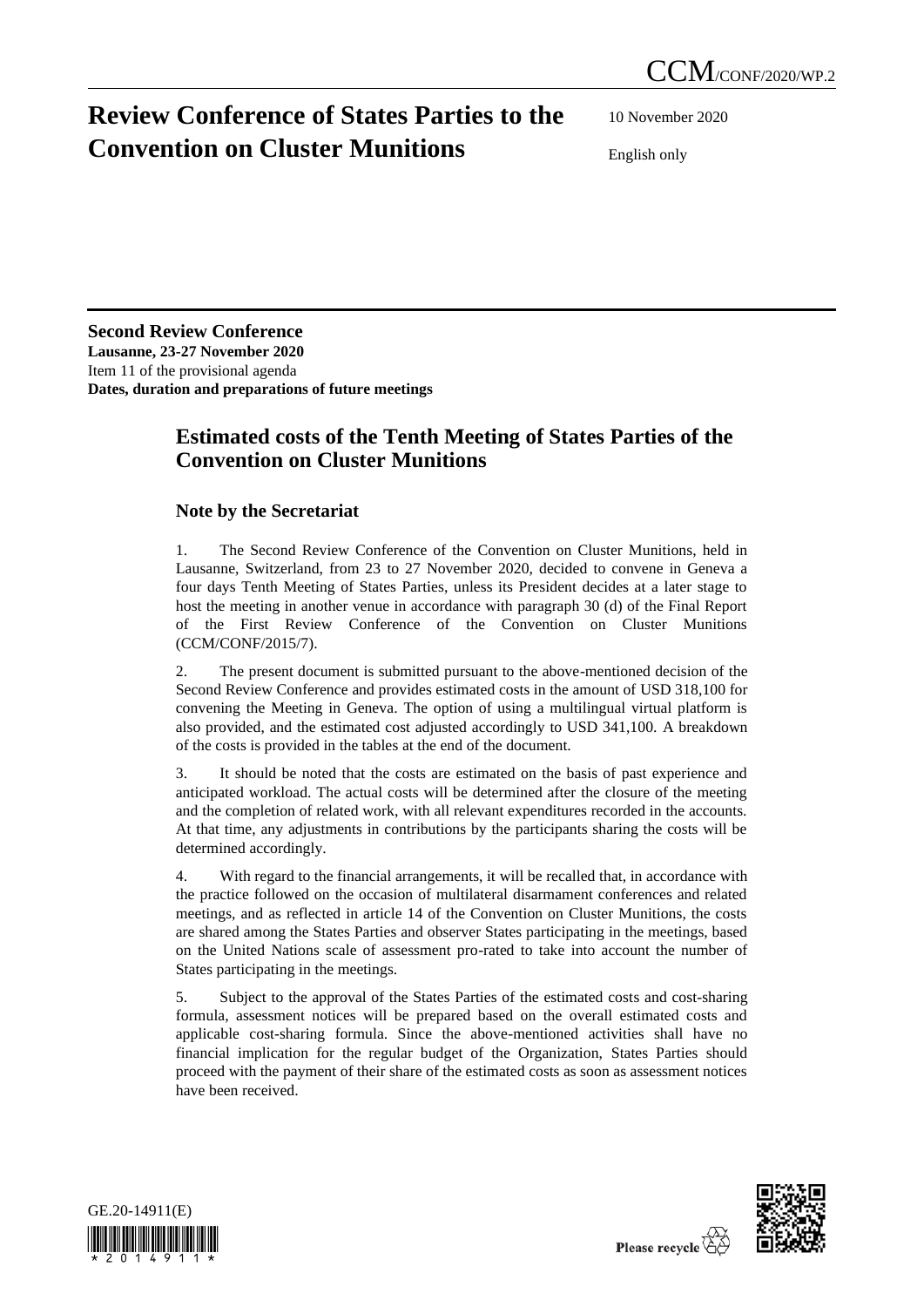| Dates to be held:                                                  | Location Geneva, September, October or November 2021 (TBD) (4 days without summary records) |                                           |                                                                                       |                             |                                 |                                           |                         |         |  |  |
|--------------------------------------------------------------------|---------------------------------------------------------------------------------------------|-------------------------------------------|---------------------------------------------------------------------------------------|-----------------------------|---------------------------------|-------------------------------------------|-------------------------|---------|--|--|
| <b>Conference-servicing items</b>                                  | <b>Meeting</b><br>Servicing*                                                                | Pre-session<br>documentation *            | In-session<br>documentation *                                                         | <b>Summary</b><br>records * | Post-session<br>documentation * | <b>Support Services</b><br>requirements * | Other<br>requirements * | Total * |  |  |
|                                                                    | s                                                                                           | \$                                        | s                                                                                     | s                           | s                               | \$                                        | S                       | s       |  |  |
| <b>Interpretation and</b>                                          |                                                                                             |                                           |                                                                                       |                             |                                 |                                           |                         |         |  |  |
| meeting servicing                                                  | 74,200                                                                                      |                                           |                                                                                       |                             |                                 |                                           |                         | 74,200  |  |  |
| <b>Translation of documentation</b>                                |                                                                                             | 154,500                                   | 6,400                                                                                 |                             | 22,600                          |                                           |                         | 183,500 |  |  |
| Support Services requirements <sup>1/</sup>                        |                                                                                             |                                           |                                                                                       |                             |                                 | 3,200                                     |                         | 3,200   |  |  |
| Other requirements $^{2/}$                                         |                                                                                             |                                           |                                                                                       |                             |                                 |                                           | 54,900                  | 54,900  |  |  |
| <b>Total</b>                                                       | 74,200                                                                                      | 154,500                                   | 6,400                                                                                 | $\overline{\phantom{a}}$    | 22,600                          | 3,200                                     | 54,900                  | 315,800 |  |  |
| * - at US\$                                                        |                                                                                             |                                           |                                                                                       |                             |                                 |                                           |                         |         |  |  |
|                                                                    |                                                                                             |                                           | A. Total conference-servicing requirements (inclusive of 13% programme support costs) |                             |                                 |                                           |                         | 315,800 |  |  |
|                                                                    |                                                                                             | B. Non-conference-servicing requirements: |                                                                                       |                             |                                 |                                           |                         |         |  |  |
|                                                                    |                                                                                             | 1. Equipment and Supplies                 |                                                                                       |                             |                                 |                                           |                         | 2,000   |  |  |
|                                                                    |                                                                                             |                                           |                                                                                       | Sub-total:                  |                                 |                                           |                         | 2,000   |  |  |
|                                                                    |                                                                                             | Programme support costs @ 13% of B        |                                                                                       |                             |                                 |                                           | 300                     |         |  |  |
|                                                                    |                                                                                             |                                           |                                                                                       |                             | Total B:                        |                                           |                         | 2,300   |  |  |
|                                                                    |                                                                                             |                                           |                                                                                       | Grand total (rounded) A+B:  |                                 |                                           |                         | 318,100 |  |  |
|                                                                    |                                                                                             |                                           |                                                                                       |                             |                                 |                                           |                         |         |  |  |
| $1/Sound$ technician/recording $(2 \times 4 \text{ days})$ \$3,200 |                                                                                             |                                           |                                                                                       |                             |                                 |                                           |                         |         |  |  |

**2**